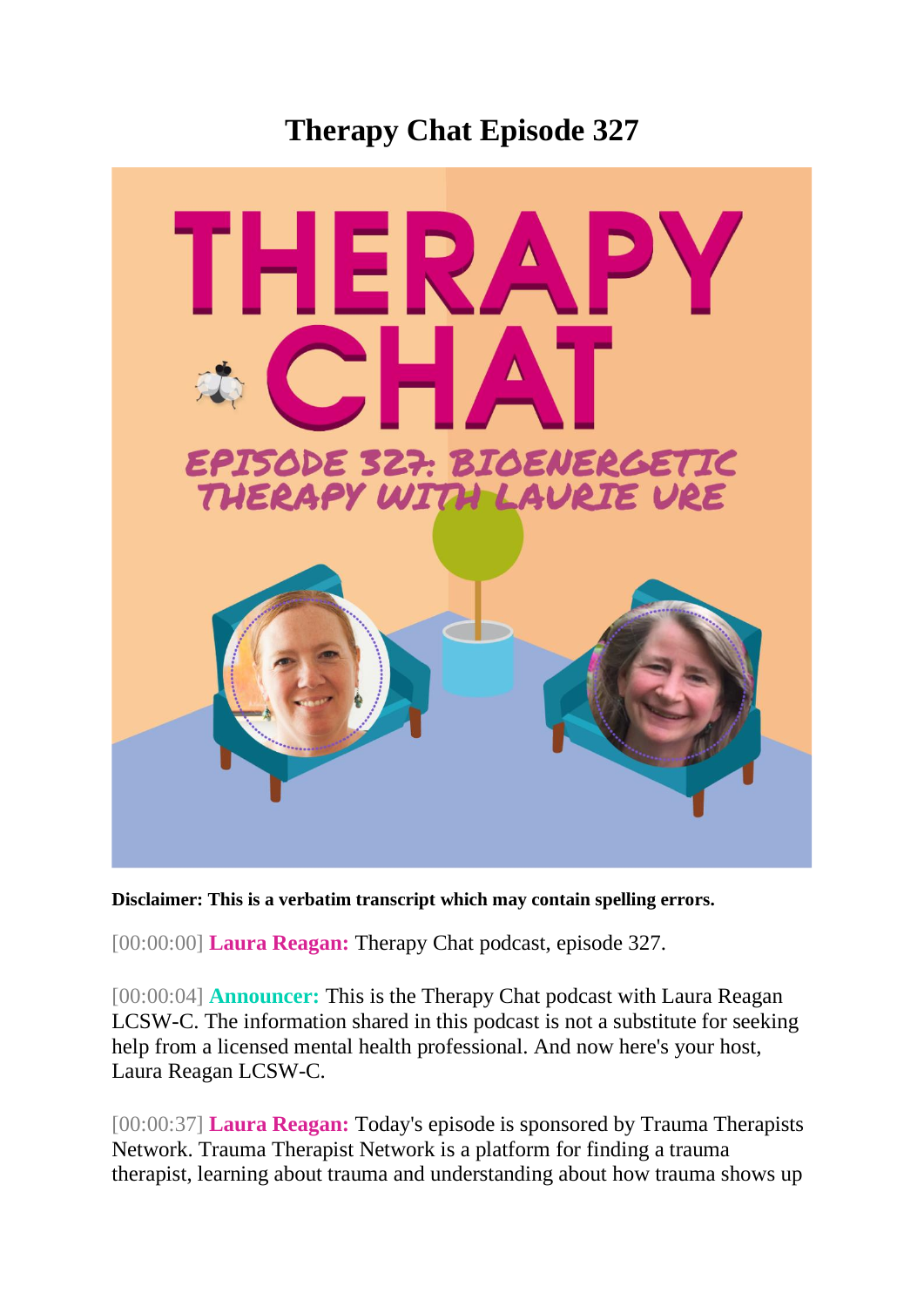in our lives and what the healing process can look like. Go to traumatherapistnetwork.com to learn more.

[00:00:59] **Laura Reagan:** This week's episode is sponsored by Therapy Notes.

[00:01:02] **Laura Reagan:** The number one rated electronic health record system available today with live telephone support seven days a week. It's clear why Therapy Notes is rated 4.9 out of five stars on Trustpilot and has a five-star rating on Google Therapy Notes makes billing, scheduling, note taking, and tele-health incredibly.

[00:01:18] **Laura Reagan:** And now for all you prescribers out there, Therapy notes is proudly introducing e-prescribe. Use coupon code chat, or click the link in the show notes to get two free months at therapynotes.com.

[00:01:31] **Laura Reagan:** Hi, welcome back to Therapy Chat. I'm your host, Laura Reagan. And today I'm excited to bring you conversation that I've found to be totally fascinating.

[00:01:43] **Laura Reagan:** And I hope you will too. My guest today is Laurie Ure. Laurie Ure LICSW has practice as a certified bioenergetic therapist in Gloucester, Massachusetts for over 25 years. She trains bioenergetic therapists in the U S and internationally. In addition, she leads workshops, speaks, plans conferences, and writes about topics related to bioenergetic analysis.

[00:02:06] **Laura Reagan:** Laurie's involvement with this approach began in 1986 as a client of a bioenergetic therapist. Laurie has studied with Alexander Lowen MD, founder of bioenergetic analysis, and has directed the Massachusetts Society for Bioenergetic Analysis. She's also taught at Salem State College School of Social Work, and she publishes articles on the blog of Psychotherapy Networker in the NASW Focus Magazine on Medium Elephant Journal.

[00:02:32] **Laura Reagan:** Women Be Well Magazine. And on the blog of her website at laurieure.com. Currently, she's writing a book about the bioenergetic approach to treating depression, and you can find her on Instagram at Laura Ure Twitter, Facebook, Medium, and LinkedIn, which I will put links to all of those in the show notes.

[00:02:51] **Laura Reagan:** In addition to her work, is there anything besides work, but yes, for Laurie, she has some other interests, including traveling, swimming, walking her dog and kayaking. We had a very interesting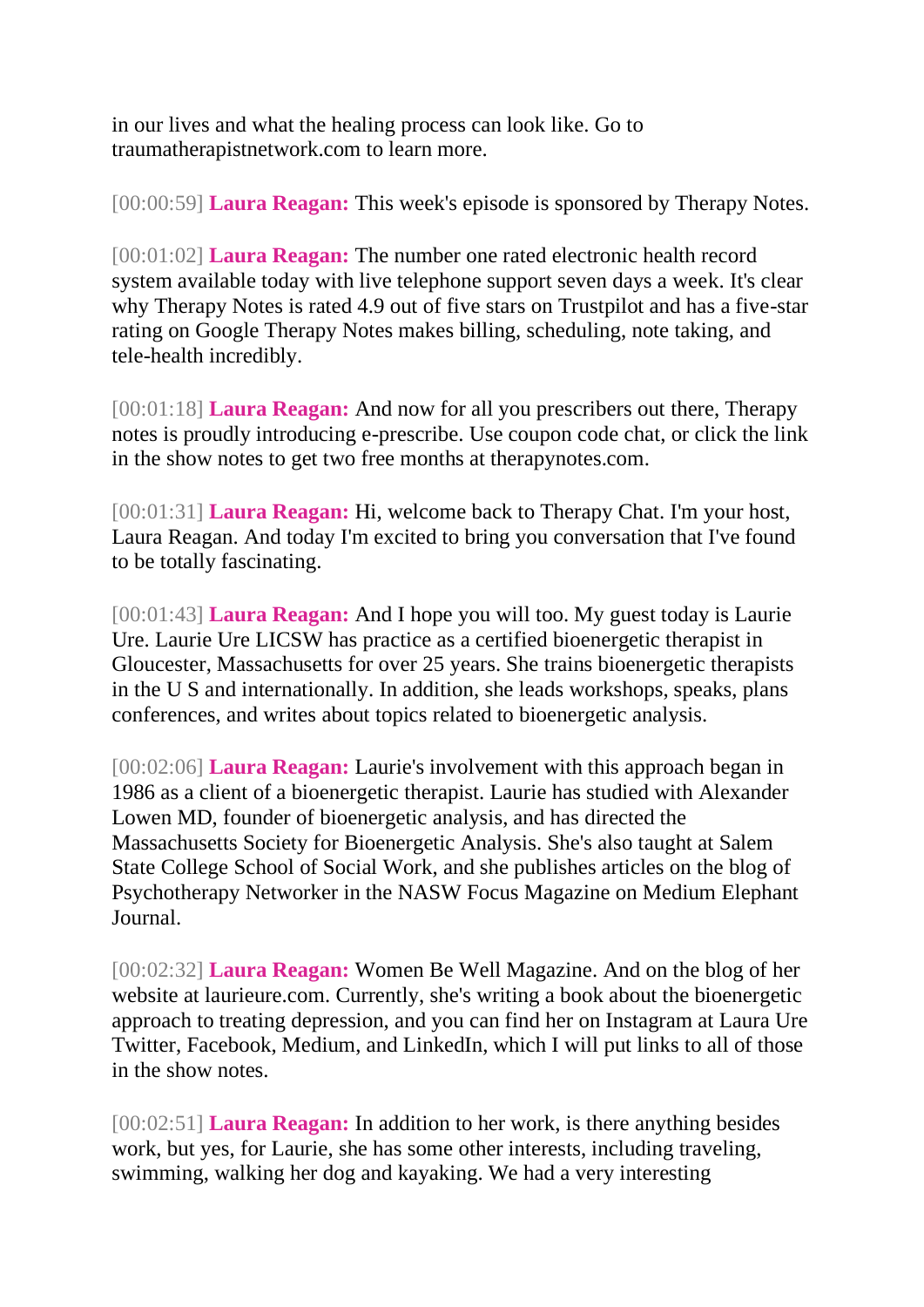conversation about energetic boundaries and bioenergetics in general. And she did a little kind of a demo or led us through a practice, led me through a practice, but that you will be able to enjoy as well.

[00:03:20] **Laura Reagan:** So I hope you find this conversation as thought provoking as I did. Let's dive right in.

[00:03:29] **Laura Reagan:** Hi, welcome back to Therapy Chat. I'm your host, Laura Reagan. And today I'm so happy and excited to be talking with Laurie Ure LICSW, who is a certified bioenergetic therapist. Laurie, thank you so much for being my guests on Therapy Chat today.

[00:03:45] **Laurie Ure:** I'm delighted to be here with you, Laura. Thank you so much for welcoming me.

[00:03:49] **Laura Reagan:** Yeah, I'm so glad that you were willing to come. I saw an article you had written that was in Psychotherapy Networker Magazine recently. And I, at first I thought it was going to be about setting boundaries using somatic methods.

[00:04:06] **Laura Reagan:** And I was really interested in that. And then when I started reading it, it was much different from that, it was about bioenergetics and boundaries. And I was like, oh, I wonder if she would talk to me. So I'm really eager to hear about your work, but let's just start off please, by you telling our audience a little bit more about who you are and what you do.

[00:04:25] **Laurie Ure:** So I have been in bioenergetics actually since about 1984, when I began as a client of bioenergetic therapy and. I had the good fortune when I was in college of living right near Kathlyn Hendricks, who is a body-based dance movement and transpersonal therapist, and got into therapy with her. And I loved that work and really found that there were things happening in my body that I couldn't express or what wasn't even clear to me.

[00:04:58] **Laurie Ure:** And from my family background and some difficult things that I had experienced as a child. My family always had the kind of view that everything was fine and we're, we're a happy family. That's what they wanted to show to the public. But in the meantime, there was a lot of despair and depression. And my brother had tried to commit suicide when I was in sixth grade.

[00:05:24] **Laurie Ure:** That was really difficult for the family. So when I got into therapy dealing with my own depression and started to realize that there,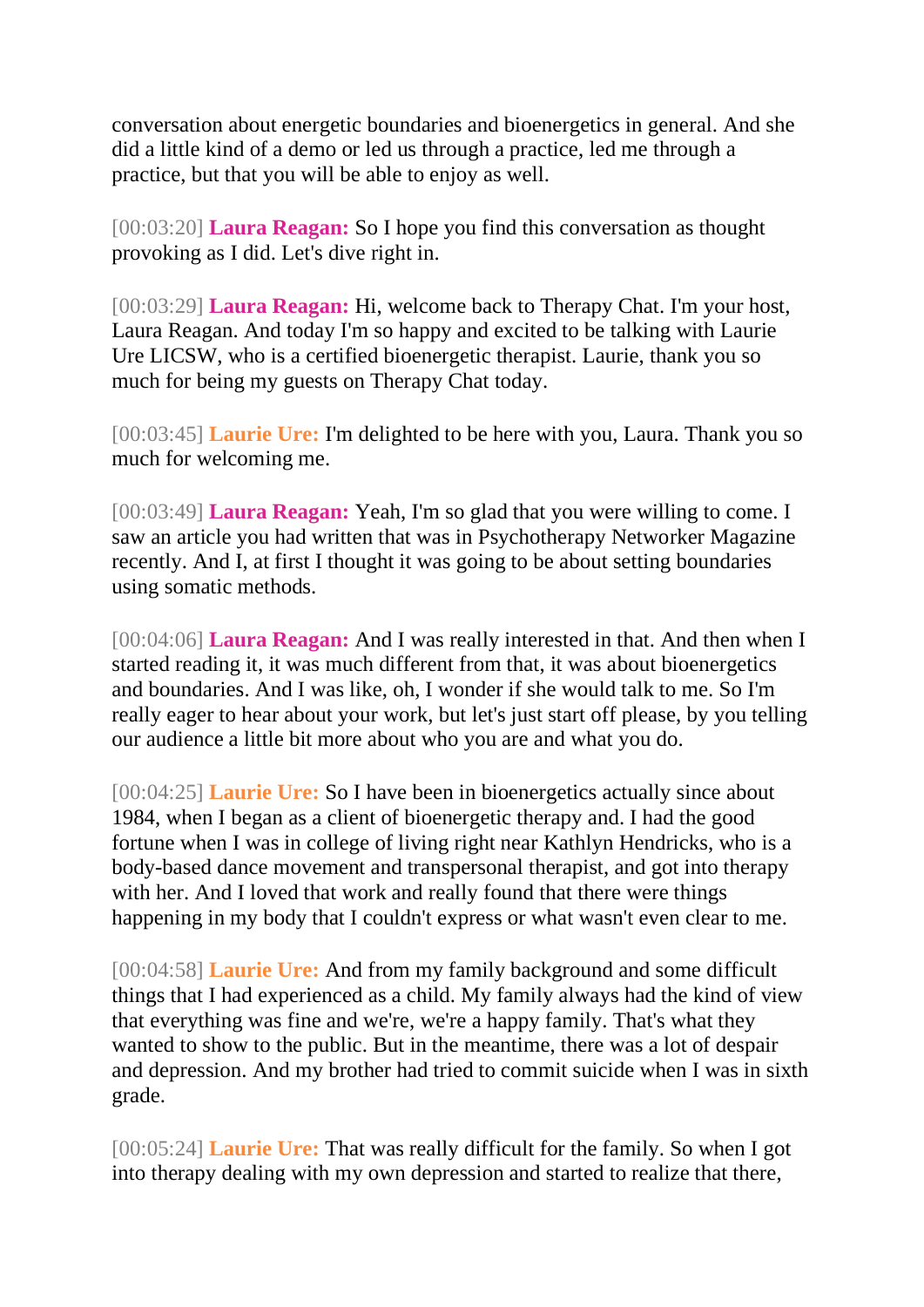that my body held a story that was different from what my family presented to the world. I became quite intrigued with that. And then when I moved to Boston, after I graduated from college, I was looking for a body oriented psychotherapist.

[00:05:50] **Laurie Ure:** And I went to a workshop, just happened into a workshop at a local personal growth center on bioenergetics. And the first thing we did was a grounding exercise where you stand up and bend and straighten your legs. And then you can also hang your upper body over. And I immediately said, this is the work for me.

[00:06:11] **Laurie Ure:** People had been telling me that I needed to feel more confident in my life. And I got that that exercise would help me with that. So I found a bioenergetic therapist and was in therapy with her for many years. And then I got my master's in social work and did the wonderful bioenergetic training, which I can't recommend highly enough and have practiced as a bioenergetic therapist since then.

[00:06:39] **Laurie Ure:** And now I, I am also a trainer of bioenergetic trainer and I give workshops. And, and talks and write articles. And I, I love bioenergetics, so I'm passionate about putting it out into the world.

[00:06:53] **Laura Reagan:** Oh yeah.

[00:06:55] **Laura Reagan:** That comes through as you're talking about it. And, you know, I really appreciate what you shared about that was a beautiful description of the way that your experience in your family and with the painful things that you'd been through, wasn't it didn't match the, the image that your family projected out. I think that's so familiar to so many people, but it's like that feeling of. Something's not right here and I know it's not, but everybody else says it is.

[00:07:26] **Laura Reagan:** So why do I feel so, you know, off and different.

[00:07:30] **Laurie Ure:** Exactly.

[00:07:31] **Laurie Ure:** And I think that culturally, so many of us have learned to shut down our body responses. And that doesn't serve us. And our bodies are tremendous sources of information for our brains to process. And our body is whole vitality and our capacity for joy and for pleasure.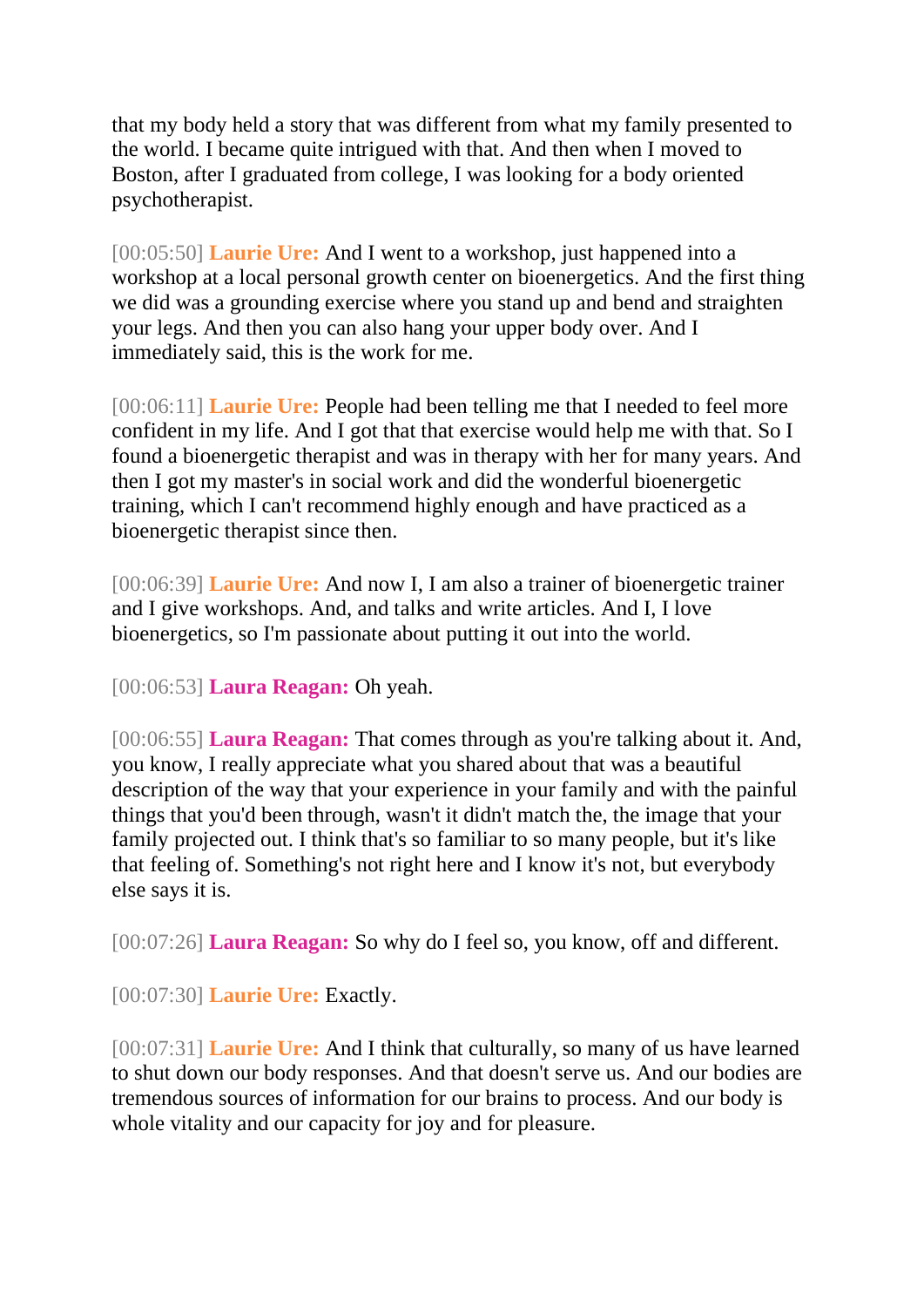[00:07:57] **Laurie Ure:** And when we shut down our bodies, in fact, we shut down our, our joy, our pleasure our aliveness. And the energy and the vibration that we can feel in ourselves. And so that's also why this work is so dear, to me, it's so important to get out more to therapists and into the world so that more people can have more vitality, more aliveness.

[00:08:25] **Laurie Ure:** And experienced that, that joy and the passion of being alive.

[00:08:30] **Laura Reagan:** Yeah. I just can feel that as you're talking about it, the life force energy, you know, the vitality that is, you know, it's like a candle light that gets snuffed out when we're, you know, disconnected from our bodies and from our inner world.

[00:08:48] **Laurie Ure:** Exactly.

[00:08:49] **Laura Reagan:** Yeah.

[00:08:50] **Laurie Ure:** Yes.

[00:08:51] **Laura Reagan:** So can you, can you explain for our listeners and me, what, um, a little bit more about really what bioenergetics is?

[00:08:59] **Laurie Ure:** Sure. So to give you a little background, bioenergetics was started in the 1950s. By a man named Alexander Lowen, who is a wonderful, very alive. He embodied this work himself.

[00:09:13] **Laurie Ure:** Man. I had the opportunity to meet him a couple of times in his, in his later years. And he had been a client and student of Wilhelm Reich, and Reich was a student of Freud. And Reich felt that what Freud missed was the work with the body and Reich noticed in his clients that in people with neuroses, their breath was not as deep as in healthier people.

[00:09:39] **Laurie Ure:** So Reich worked similarly to other psycho analysts in that day, where they had people laying on a couch and free associating and that kind of thing, and Lowen alongside a man named John Pierrakos um, believed that people needed more active exercises to, to work through the tensions in their bodies that inhibited their breathing and inhibited them from being fully alive and feeling the joy of life.

[00:10:08] **Laurie Ure:** So, Reich and Pierrakos. Sorry, not Reich. Sorry, Lowen and Pierrakos work together to develop these exercises and, uh, that are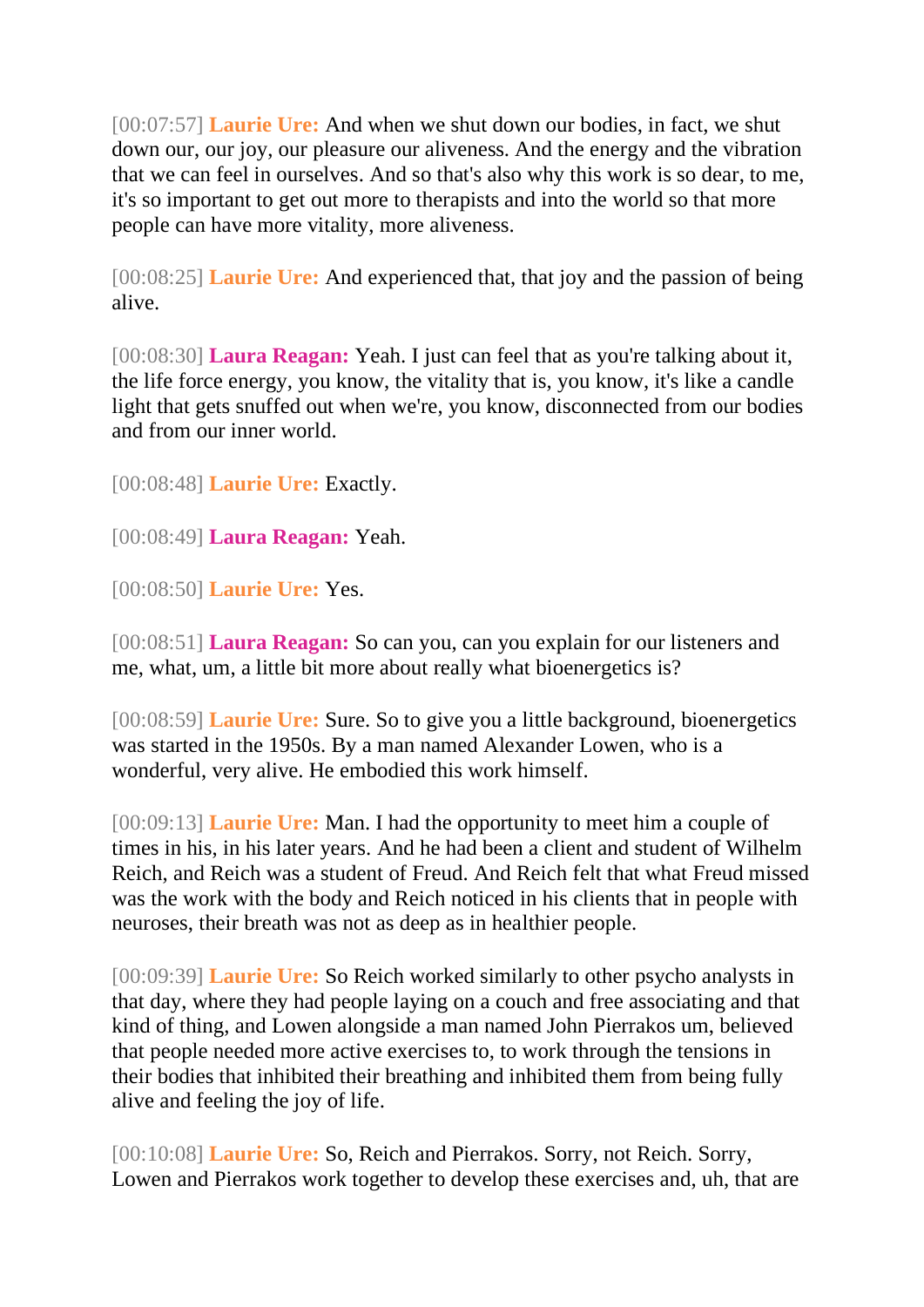more active. Uh, Lowen is coined with getting people up off the mattress, off the couch and onto their feet and doing what he, what we call a grounding exercise that I referred to that I had originally originally been so taken with.

[00:10:35] **Laurie Ure:** And I use that exercise. Pretty much every day for myself and with my clients. And, um, just to go back to the history a little bit so Lowen and Pierrakos then went two separate ways and Pierrakos developed something called core energetics and Lowen developed bioenergy. But the, the exercises that we use are pretty similar in both of those practices and the underlying theory, or notion is that in our early childhood experiences, things have happened to us that cause us to shut down our breath and to have what we call chronic muscle tensions. And so, for example, if I say to a child repeatedly, you know, if I get angry at them just once it's not going to damage them forever. But, repeatedly. If I get angry at them, or I say to them, big boys, don't cry. Stop that. Or girls shouldn't be angry.

[00:11:34] **Laurie Ure:** That's not okay. So what a child does is they actually constrict and they, their muscles and it holds back their breathing. And that keeps the emotion that, or the energy that was not acceptable in the childhood environment from going through them. So then as they progress throughout their lives, they have this tension and it especially gets activated when that emotion starts to arise in the body or that energy, you know, maybe it's about their sexuality.

[00:12:07] **Laurie Ure:** So they start to feel sexual feeling. And instead of letting that move through, they actually hold clamped down on it. And so those tensions live in the body. And people come into therapy, they don't say I'm coming here because they have chronic muscle tension. Right. Nobody says that. They come in saying, I feel depressed or I'm anxious, or my relationships aren't working very well, or I'm not doing well financially, or I just lost my job or I had somebody died or something else difficult happened in my life and I need help processing that.

[00:12:49] **Laurie Ure:** So what we are aware of as bioenergetic therapists is that these tensions in the body what's happening in the body is the underlying dynamic to what the person is presenting with. So in order to really address what they're upset about, or what's not working well in their life, we want to address those tensions and what's happening in the body that's out of their awareness most of the time in addition to talking about it.

[00:13:19] **Laurie Ure:** So for example, when a client comes in, I get a full do full history. It's psychotherapy like any other kind of talk psychotherapy, so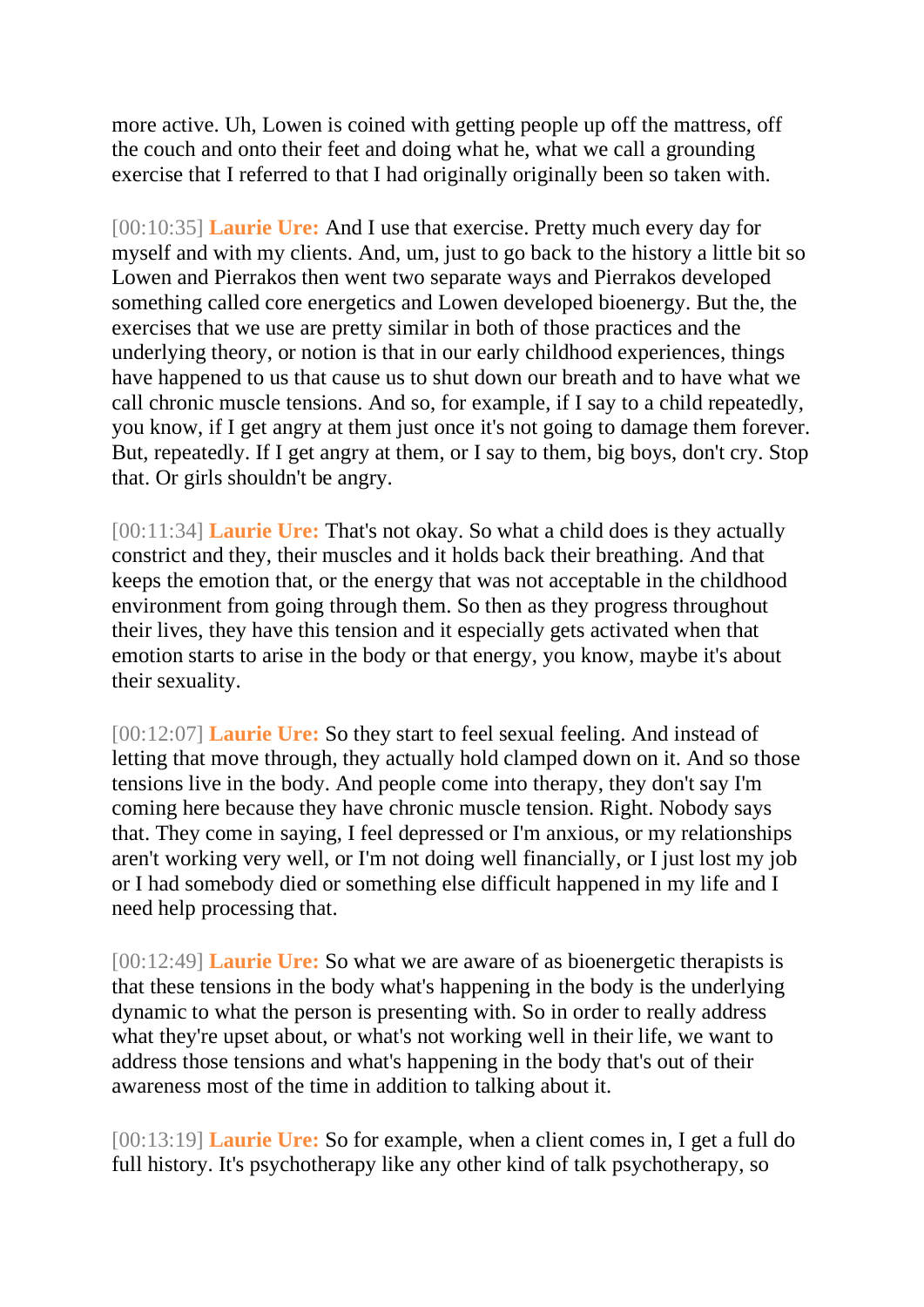want to know what's happening in their life and their mood, their symptoms, their history.

[00:13:34] **Laurie Ure:** I always ask something about their childhood experience. All of what a regular psychotherapists talk psychotherapist would ask. And then depending on kind of my assessment of their level of ego strength, sometimes that relates to how much talk therapy they've done in the past. Um, how well they're functioning in their life.

[00:13:55] **Laurie Ure:** Um, I will often invite them, maybe not in the first session, but, um, the second session too. How about if you stand up and I instruct them in a basic grounding exercise, which again has to do with putting their feet, hip width apart and slowly with their toes going forward, slowly bending their knees and slowly straightening.

[00:14:19] **Laurie Ure:** And the other thing I've worked with a lot is asking them to notice what are you aware of in your body? And this is based on some wonderful work by the neuroscientists, Lisa Feldman Barrett. She's written a book called How Emotions Are Made and what she talks about is that the brain's primary purpose is to monitor the energy systems of the body. So the more we can use our mind to notice what's happening in our bodies, the better we're going to be doing all around, better are we're going to be functioning. So I want to keep inviting people to use their mind, to notice what's happening in their body.

[00:15:01] **Laurie Ure:** And, their body gives us the tremendous amount of information that leads us in a direction off often of the psychotherapy. So for example, you know, I could do this right now and our listeners who provide our listeners to do this. Take a moment and notice what are you aware of in your body at this moment? And may give you a little bit of instruction because for some people that might be a strange question.

[00:15:26] **Laurie Ure:** And with my clients, I say this to them as well. So it might include, what do you notice about your breathing? You don't need to change anything about it, but what do you notice? What do you observe? And it might include, is, are there any areas that call your attention or that feel T in particularly tense or where there's a constriction?

[00:15:47] **Laurie Ure:** And again, just notice it, you don't have to do anything about it, but just notice. And what's your level of hunger or thirst this moment for some people they're very used to paying attention to that, but a lot of people are not so used to paying attention to that. And then I'll see. So ask them those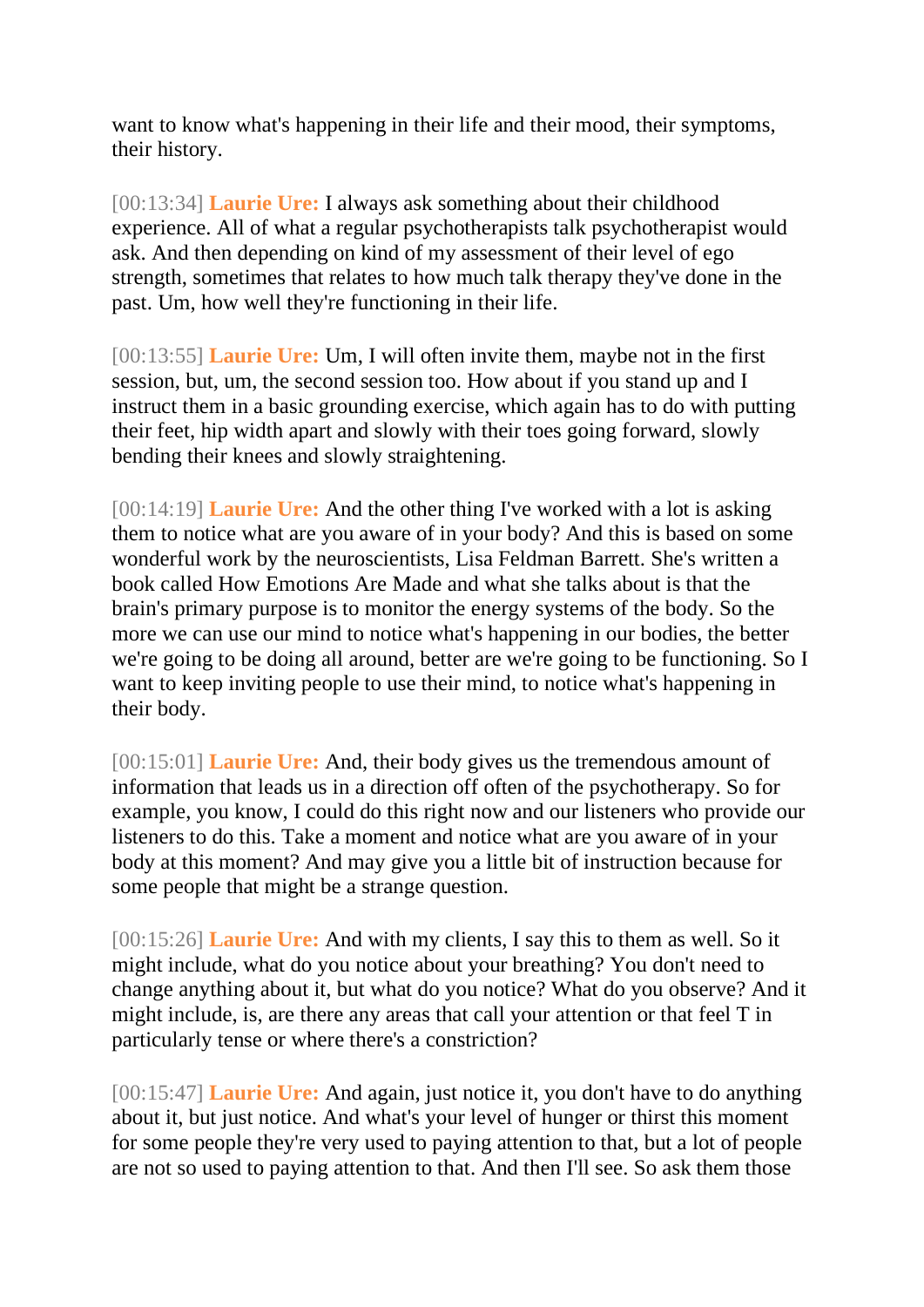questions and I'll ask you if there's anything you would like to tell us about anything you notice and invite our listeners.

[00:16:10] **Laurie Ure:** What are you aware of in this moment in your body?

[00:16:12] **Laura Reagan:** I'll answer what I noticed. I, well, there's a lot of energy that feels like it's moving sort of just through my torso. And when I noticed my breath, it's moving kind of slow, but I. I guess I'm kind of sitting slumped. I am, cause I just straightened up and I could see the difference.

[00:16:32] **Laura Reagan:** Cause I'm on video. I was slumped and I was noticing when I was in that position that my diaphragm wasn't moving very fluidly while I was breathing. So it was kind of like a slow breath. And not very complete. So I guess you could say shallow, but not in my upper chest. I don't know if my description is quite right, but that's what I noticed.

[00:16:59] **Laurie Ure:** No, it's excellent. And it's not about a right or wrong. It's just about what you notice. And again, a big part of it is teaching people. I use the question. What are you aware of in your body? More than any other question? I wish I had five bucks for every time I said that.

[00:17:19] **Laura Reagan:** Multimillionaire.

[00:17:20] **Laurie Ure:** Right?

[00:17:22] **Laurie Ure:** Because it's starting to train peoples to train ourselves, all of us to use our minds.

[00:17:28] **Laurie Ure:** To notice what's happening in our body and to let our body be that incredible source of information and wisdom and guidance that it can be for us. And then, so when I invite you and our listeners, also anybody who's up for it and thank you for being willing to participate, to see if there's anything that helps.

[00:17:52] **Laurie Ure:** So you might, if you notice some tense shoulders, maybe stretch your shoulders a little bit. Okay. Um, maybe consciously take a deeper breath. Yeah.

[00:18:03] **Laura Reagan:** My, my shoulders are screaming for some release.

[00:18:06] **Laurie Ure:** Yeah. So, yeah. So see what, what helps them to release?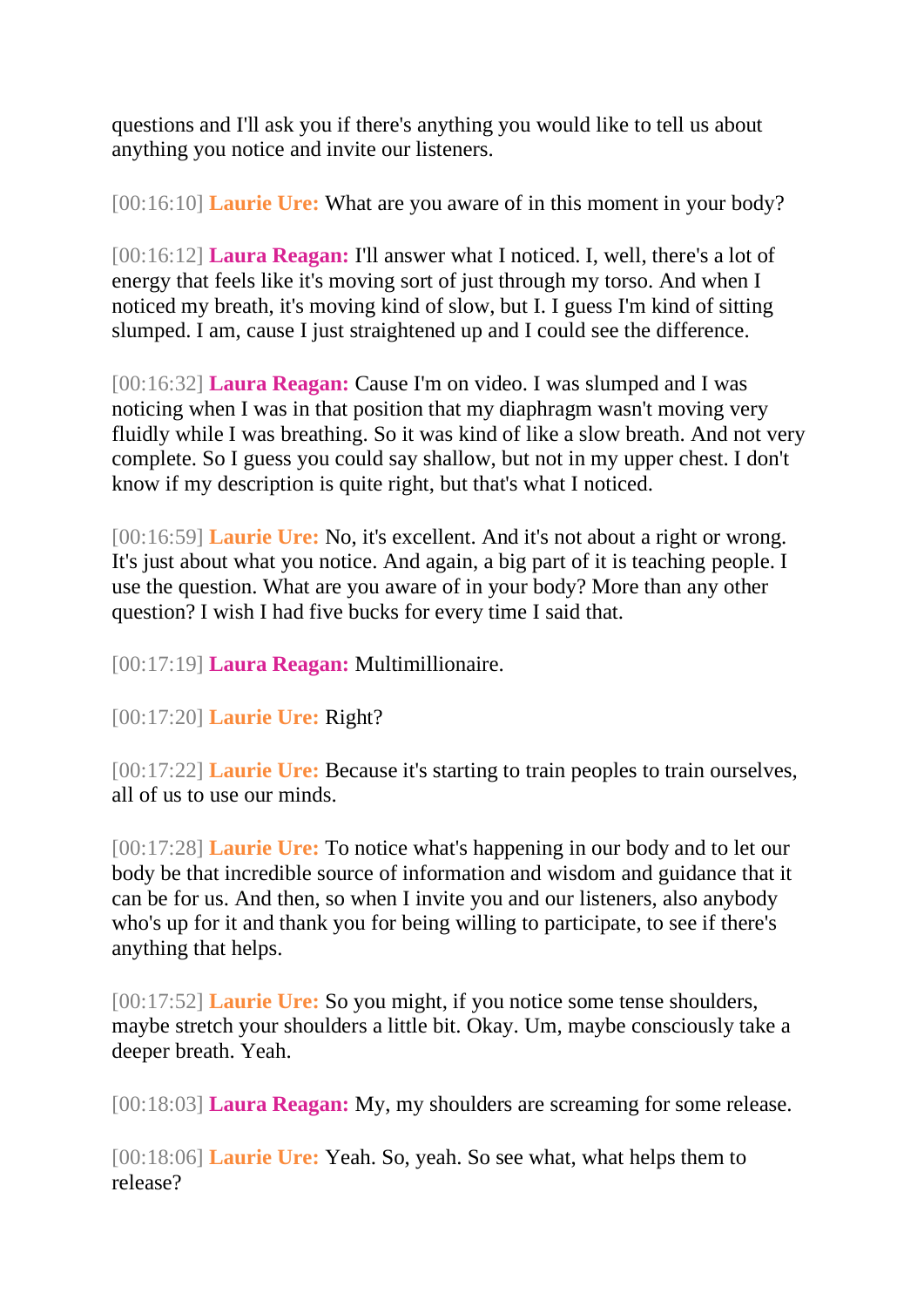[00:18:11] **Laura Reagan:** Yeah, for me, it's like pulling my shoulder blades together in the back and then kind of pulling my shoulders forward in the front, like a sitting cat cow from yoga.

[00:18:22] **Laurie Ure:** Yes. Yes.

[00:18:25] **Laura Reagan:** But it makes my breath move more freely. And I've noticed for myself, I've been doing some pelvic floor physical therapy recently, and I've noticed how I can now feel from the inside. Of my abdomen. Like, you know, I can feel like the bottom of my abdominal cavity, I guess, or, you know, like places in my, kind of below between my diaphragm and my crotch, like, um, movement.

[00:18:57] **Laura Reagan:** That I had not, I don't know if it was moving before, but I couldn't feel the movement when I would breathe. Now I can feel like it's like, tititititititititititititititit, you know, breathes. I can feel it, move that way. And you know, I don't know how long, I mean, it's my children, my youngest is 23. So I don't know how long it's been since I've really felt that internally before doing this pelvic floor physical therapy.

[00:19:22] **Laura Reagan:** So it's amazing. And then I, if that feels also with. Like emotionally, when I feel that act activation, I don't mean activation like anxiety or something, but activation of that movement it's brings more of a sense of groundedness. And I can move from a space of feeling like I'm. I'm feeling so sluggish. I don't feel, not just not confident, but like I can't do this, whatever the thing is that I'm supposed to do that day and then do that pelvic floor physical therapy, which involves kind of some squats and lunges as you were talking about.

[00:19:59] **Laura Reagan:** And that's not exactly what you're saying with the bending knees, but, you know, and then I walk out of there and I'm like, I can do anything. I can conquer the world, but it's in my body. It's not, it's like comes from my body to my mind. You know what I mean?

[00:20:13] **Laurie Ure:** Exactly. I know exactly what you mean. Yes, yes, yes, yes.

[00:20:17] **Laurie Ure:** And I use the metaphor of a dandelion for this work. So if we were to imagine that our depression or anxiety or whatever it is that people are coming in with that is causing them unhappiness. So if anybody who's a gardener, if you put a clip off the top of the dandelion, what's going to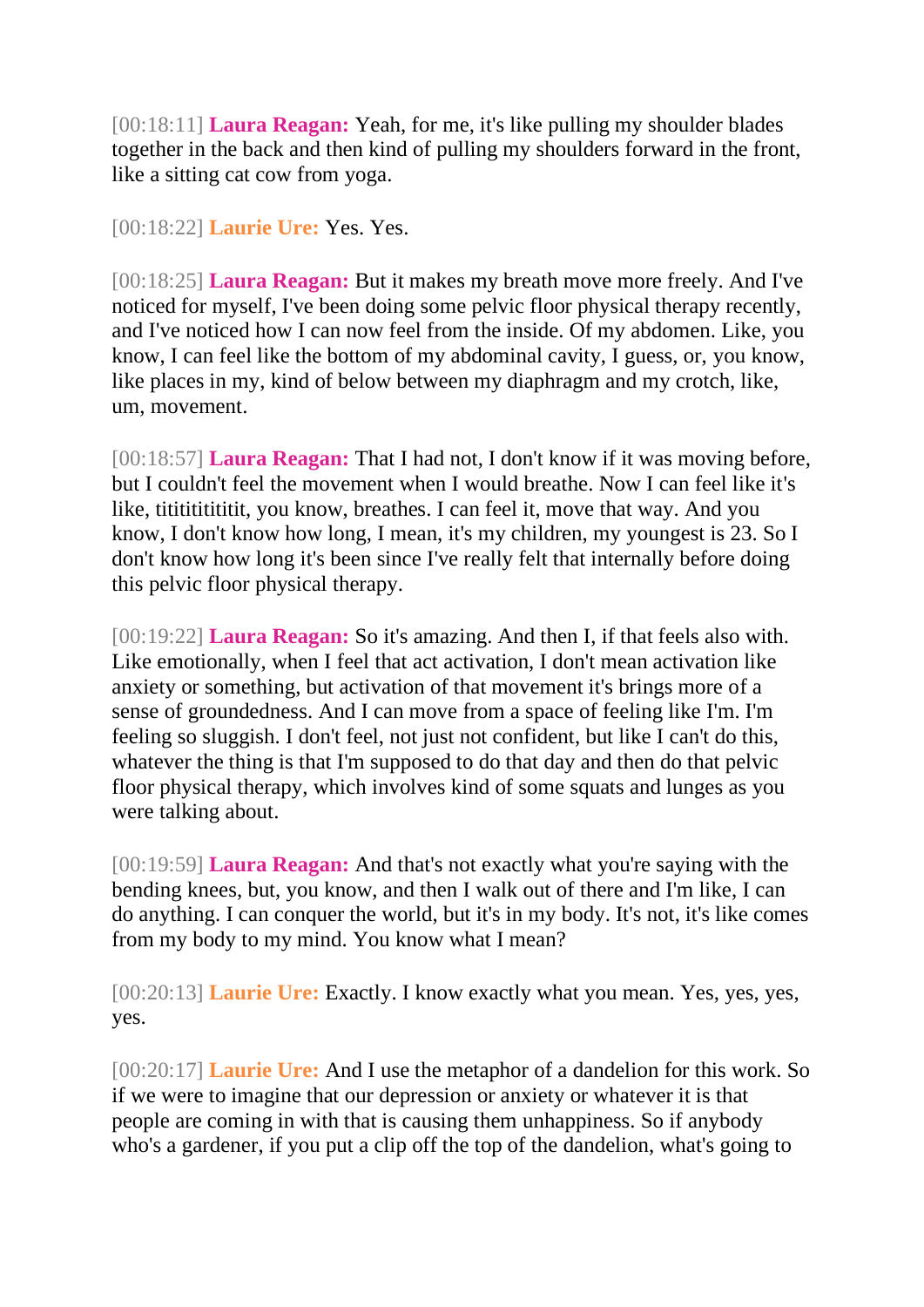happen. Right. So if we only deal with our mind, it's going to come back and getting to the root, getting to our body takes more time.

[00:20:47] **Laurie Ure:** Right? It's sometimes with a dandelion those roots, those they have deep roots.

[00:20:55] **Laura Reagan:** Deep and tangled.

[00:20:56] **Laurie Ure:** Deep and tangled. Yeah. So similarly, with our clients this is not the quick, easy 10 step approach to fix depression, anxiety, trauma, and addictions. This work takes time. It takes patience and it takes some digging.

[00:21:14] **Laurie Ure:** Sometimes some, some good, good, significant work. Well mentally, cause it's very important to know also a person's experience and their story and their memories. All of that's part of the process, but if the body is holding all that tension still a person is not going to feel better. So working with the body helps to uncover the deeper issues and helps them to feel better in their life.

[00:21:43] **Laurie Ure:** So how about I talk about some of the other tools that I use,

[00:21:47] **Laura Reagan:** Sure, would love to hear it.

[00:21:49] **Laurie Ure:** Because one of the things I love about bioenergetic. Is, it's not a specific technique. It's not just you do this for treating trauma. And first you do this, then you do this. Then you do that. What we offer is a set of tools. So we have a hammer and a screwdriver and a wrench, and part of the process, part of the learning and part of what I love about it is the creativity of knowing when do I use the hammer?

[00:22:21] **Laurie Ure:** When do I use the wrench, maybe I need to invent a different tool to really address what's happening with this person and this moment and what they need help with to become more alive and vital and feel better. So some of the tools that we use, so first is spotty awareness. And then the grounding exercise, which I use second to the body awareness is grounding.

[00:22:47] **Laurie Ure:** And I do the grounding exercise for myself pretty much every day, five minutes of grounding. And what that does. When I do it bending over. If we were all on video, I would show you and invite everybody to do it,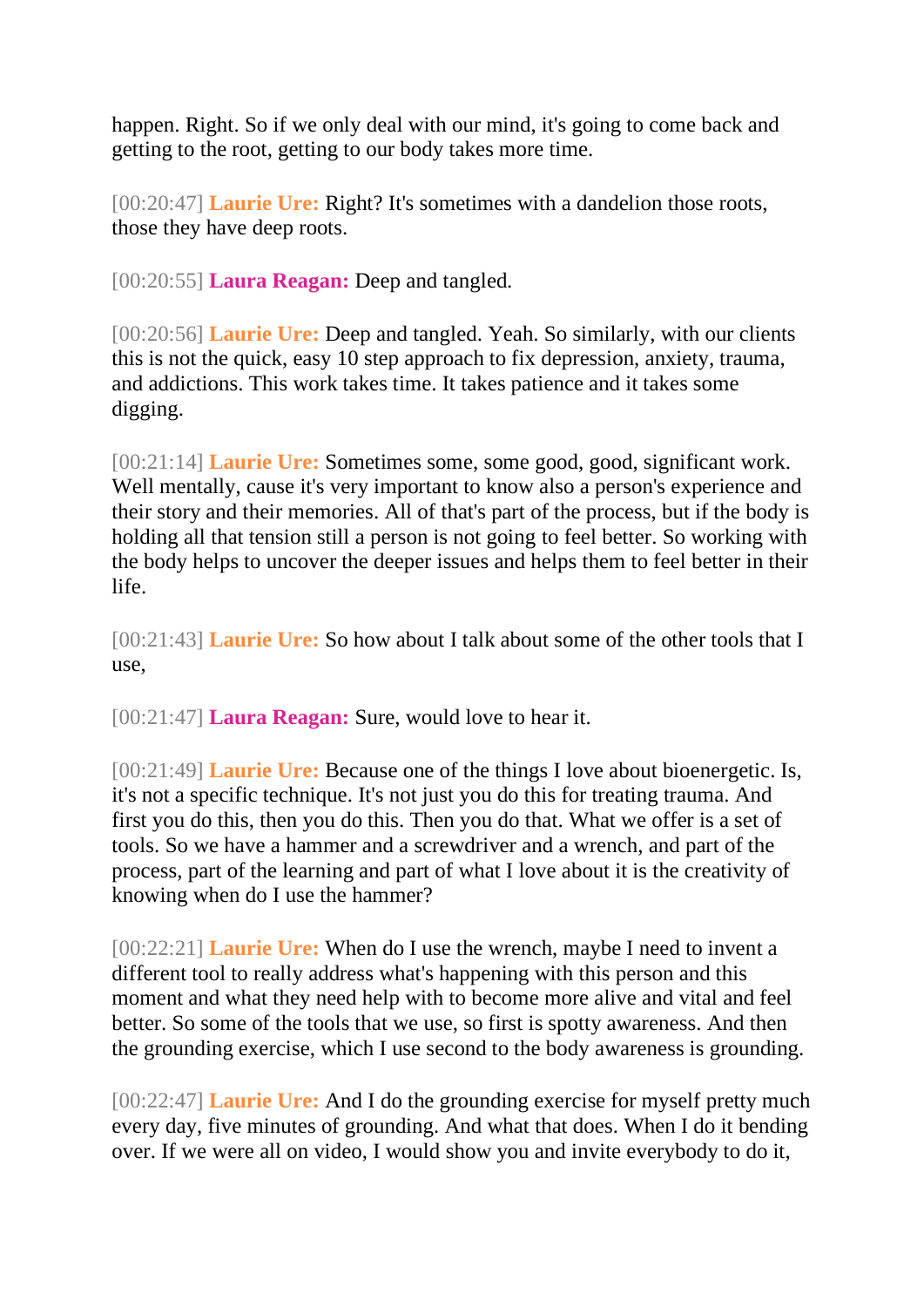but it's, that would be a little hard to do, but you know what? Even sitting in the chair, you can put your feet flat on the floor.

[00:23:08] **Laurie Ure:** If anybody's listening and they're driving, you stay grounded. Chair driving, but, uh, you could put one of your feet flat and as you breathe in, press into your butt a little bit, press down in the chair a little bit, press in to your foot a little bit through your feet. And as you breathe out really. So do that a couple of times.

[00:23:29] **Laurie Ure:** So as you breathe in, press down and your feet press your butt down in the chair and as you breathe out, think about relaxing. And notice, do you feel anything different in your body from doing that? And do you notice anything different in your thoughts? Just from that little exercise.

[00:23:46] **Laura Reagan:** That was really different for me.

[00:23:47] **Laura Reagan:** As I was breathing in pushing down with my butt and my feet. It's like trying to the. First, my brain was like, Hmm. And then, um, you know, then when I did it, then like the second in breath, I was able to do it. And then when I relaxed it on the out-breath, that was like, I don't know. It did feel like more, I don't know. I want to say like a four pronged groundedness I don't know what that means.

[00:24:14] **Laura Reagan:** That's what came up.

[00:24:15] **Laurie Ure:** That's that's what we're going for. More groundedness, more connected to your feet, to your legs, to the Earth. Beneath you, it's kind of like a tree that sends its roots down and those roots drop nourishment from the, from the earth, from the ground and enable it to be strong so that when the storms of life, and we all know about storms of life, right.

[00:24:41] **Laurie Ure:** So when the storms of life go through the tree can bend with the storms, but not be blown over by them. And same with our clients and ourselves, the more grounded we are and part of it, this exercise, especially when we do it standing up and bending over on my website, I have a brief article about. The grounding exercise with a picture.

[00:25:05] **Laurie Ure:** So you could see that there. And part of what's important in that is letting our head go because, so again, we're connected with our body and not just up in our mind. Um, what we're focused on is releasing the tensions in our legs. And it's amazing to me how much tension we can hold just in the muscles of our feet and our legs.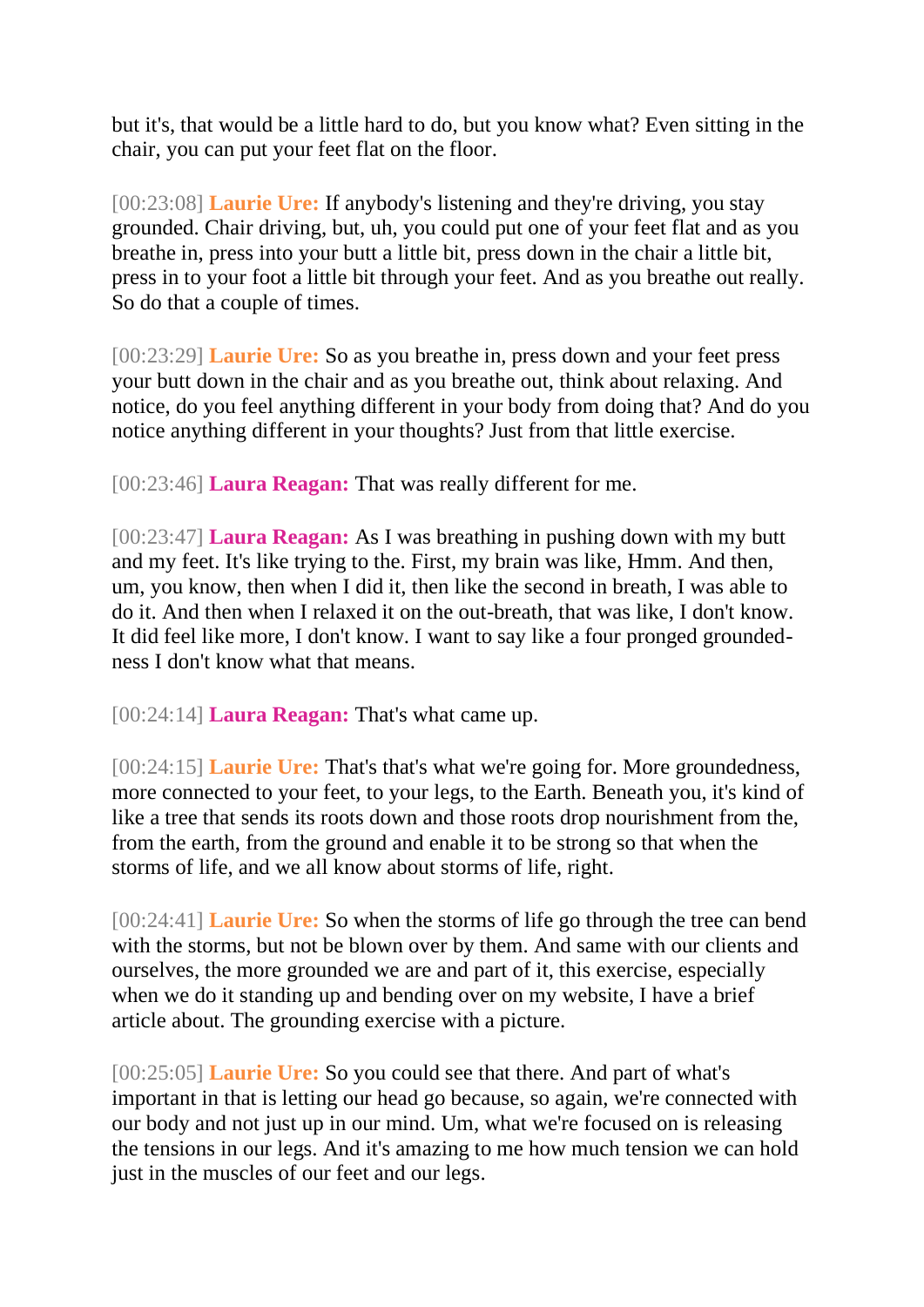[00:25:28] **Laurie Ure:** And even from a day, sometimes I can pick up a lot of tension and so doing it regularly. That's the other thing, these exercises are similar to yoga. You have to do it regularly to get the benefits, but once those tensions start to release, what can happen when you do the exercise, it's a stress position and you can feel this vibration go through you.

[00:25:50] **Laurie Ure:** So you can actually start to feel the energy in your move and your body. Electrical impulses, currents, move in your body and they're pleasurable in and of themselves. So you have an access to pleasure right? In your own body at any moment.

[00:26:07] **Laura Reagan:** Running a group private practice has been a challenging and rewarding experience.

[00:26:12] **Laura Reagan:** And one thing that has made it so much easier is Therapy Notes. Therapy Notes makes billing, scheduling, note taking and telehealth incredibly easy. If you're coming from another EHR, like I did Therapy Notes makes the transition incredibly easy, importing your demographic data free of charge so you can get going right away.

[00:26:30] **Laura Reagan:** My team has found Therapy Notes, very easy to learn. It's intuitive. The customer support is second to none. And that's one of the things that has kept me a Therapy Notes customer for several years now, anytime I've needed to contact therapy notes for help with an issue, I couldn't figure out on my own.

[00:26:49] **Laura Reagan:** I've been able to get through to someone and resolve the issue within 15 minutes, 99% of the time. Find out what more than a hundred thousand mental health professionals already know, try Therapy Notes for two months, absolutely free. Just click on the link in the show notes or enter the promo code chat at therapynotes.com.

[00:27:10] **Laura Reagan:** That's beautiful. And I just love the emphasis on accessing the positive experiences of being human too, because you know, of course our framework of psychotherapy is kind of pathology based. The person has a problem that brings them to therapy. And then, you know, that's why they're. There. And of course we don't get to the root without finding out well, what are the things that are standing in the way of feeling good, but, um, the it's beautiful, the way you're talking about accessing joy and pleasure and movement and vitality in the body.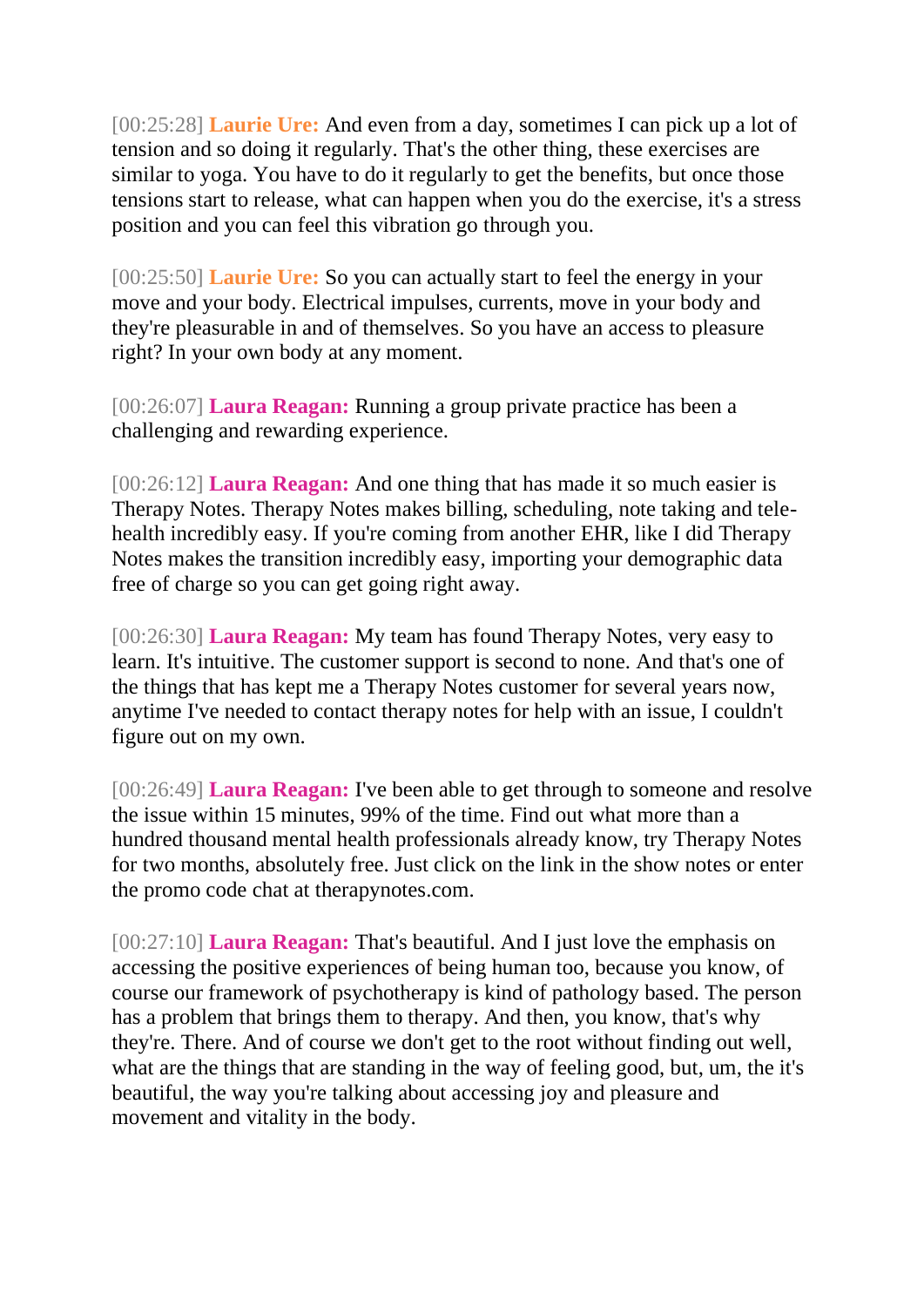[00:27:51] **Laurie Ure:** Yes, that's really key. And for me, um, some of my work with very, very traumatized clients, having tools to body-based tools, body experiences about finding some joy, finding some pleasure. I have one of my clients. I encouraged her actually, went with her out to make snow angels in the winter. And she's experience has a terrible, terrible history of trauma ever.

[00:28:19] **Laurie Ure:** The worst abuse imaginable. And she would say to me, tell me something, tell me something. And I started to learn over time that she was asking me, give me something outside of this horrible memories. That keep going through her mind.

[00:28:34] **Laura Reagan:** Yeah, because it's like being locked in.

[00:28:36] **Laurie Ure:** Exactly, exactly. And like we needed to jump the under old records. People, remember when we played a record, there was a needle that went in a groove. It's like the, the needle got locked into that groove of the record and needed to be jumped. So, so we, I, I show her, let's go look at the blossoms coming up in the spring, or let's look at the different colors of the leaves in the fall.

[00:29:04] **Laurie Ure:** And it would be one thing to tell her to do that, but a different thing to say, come on, let's go make snow angels together and lay down in the snow. Feel the wetness of the snow and the cold and look up at the sky in the winter. And so that she can have in her body start to have a different kind of experience of life.

[00:29:24] **Laurie Ure:** That's, uh, one of the makeup a tool. Ha Ha.

[00:29:27] **Laura Reagan:** Yeah.

[00:29:29] **Laurie Ure:** So other tools that I, that we use typically in bioenergetic, Is we have, I use an exercise ball to have people go backwards over it, to open up their breathing. And what we're working on here is again, the unconscious muscle tension that constricts breathing. So it's not just consciously thinking about breathing deeper, but to open up those unconscious.

[00:29:55] **Laurie Ure:** So the tension that's held there that constructs their breathing. And for example, one time I was working with a client recently who had terrible panic attacks and anxiety. And so in about the second session, I said, come, let's go. I asked her, do you have any issues with your back? And she didn't. So I guided her to be going backwards over the exercise ball. And I noticed immediately she was holding a breath and she was not aware of it. So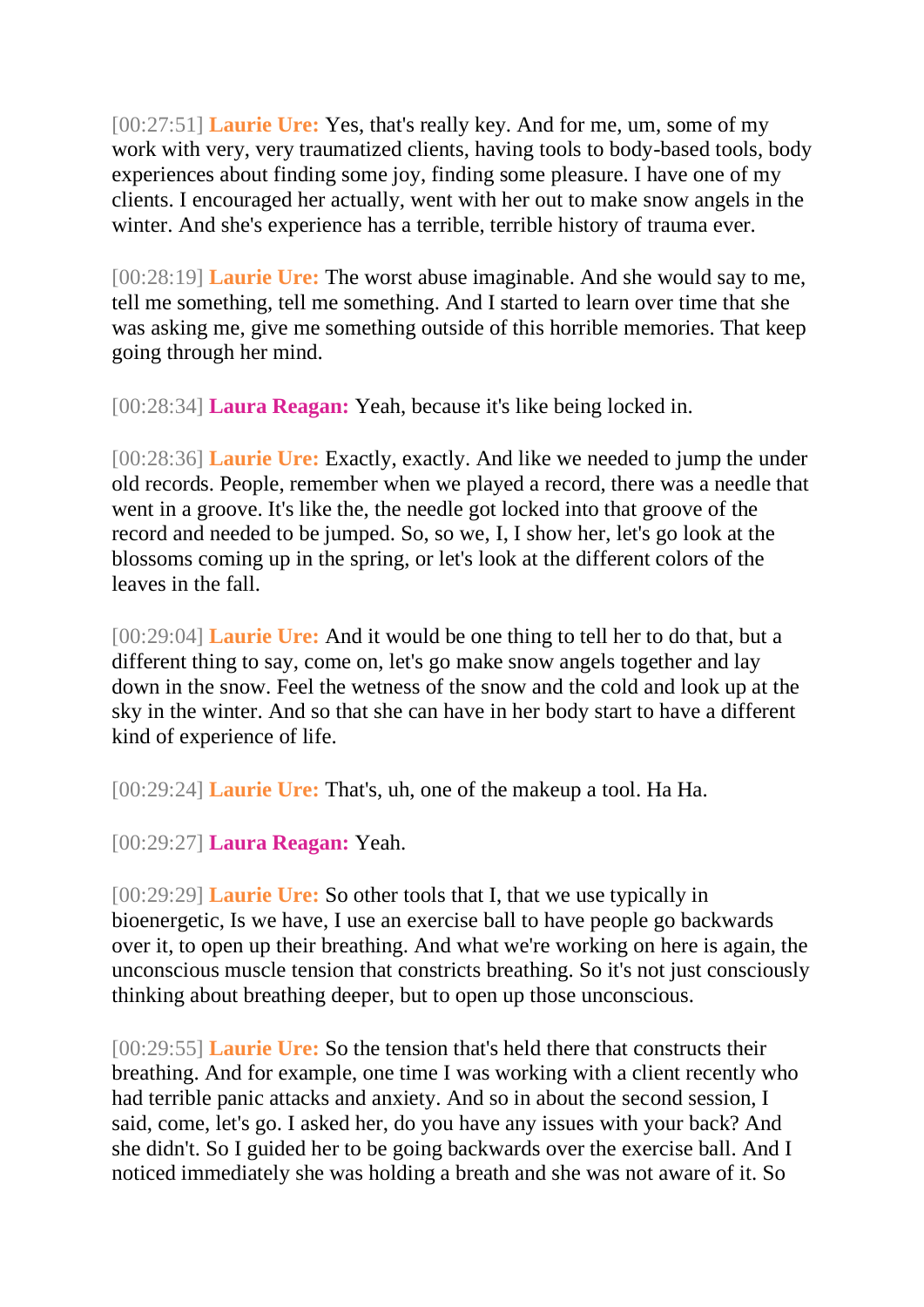when I pointed out to her, oh, are you aware you're holding your breath? And she's then she started breathing more fully. And I said, no wonder, you're feeling anxious. Your body is not getting enough oxygen on a regular basis and your body will send up messages to your brain.

[00:30:38] **Laurie Ure:** Something's wrong here. I'm in danger cause I'm not getting enough oxygen. So as soon as we worked with that exercise and had her learn to breathe more fully, and again, the exercise ball and opening up breathing is, is something I work with regularly for myself. And I guide my clients to work with regularly and sometimes an emotion will arise in that or a memory or some different sensations.

[00:31:06] **Laurie Ure:** And I just pay attention to what happens. Um, and some of the other techniques that I use regularly are for making personal boundaries and that relates to the article that you read in Psychotherapy Networker. And this is a great exercise because. So much of our communication about boundaries with other people, and I'm talking all kinds of boundaries, you know, you're on the subway with somebody we've all become more aware of this during COVID, you know, with the six feet apart business. Some of our communication is non-verbal a lot of it is non verbal and some of it is verbal.

[00:31:42] **Laurie Ure:** So when I have somebody stand up or encourage them to stand up and ground, I would start with grounding and for personal boundaries this comes up when somebody tells me a client tells me that maybe their husband is yelling at them a lot, or their daughters are taking a lot of advantage of them in, you know, by asking too much of them. Asking.

[00:32:06] **Laurie Ure:** Their adult daughters asking them to pay for their groceries all the time, or to do an errand that's beyond what my client wanted to do, that kind of thing. So I help them stand up and ground. And then I encouraged them to put their hands out with their palms going out. There's also an article about this, my website that shows some of these diagrams.

[00:32:27] **Laurie Ure:** So these exercises with their hands palms facing out and to say something, the words encourage the words to come from them, but something like no or stop, or I don't want to do that. Um, and then I noticed what happens in their body. And a lot of times what will happen for people is they'll put their hands out and their body will move backwards, which gives a mixed message. So if my words are saying stop, but my body gets going moving backwards. That's not a clear message to the other person or whoever it is, but they're not aware of that. And the second thing about that is their voice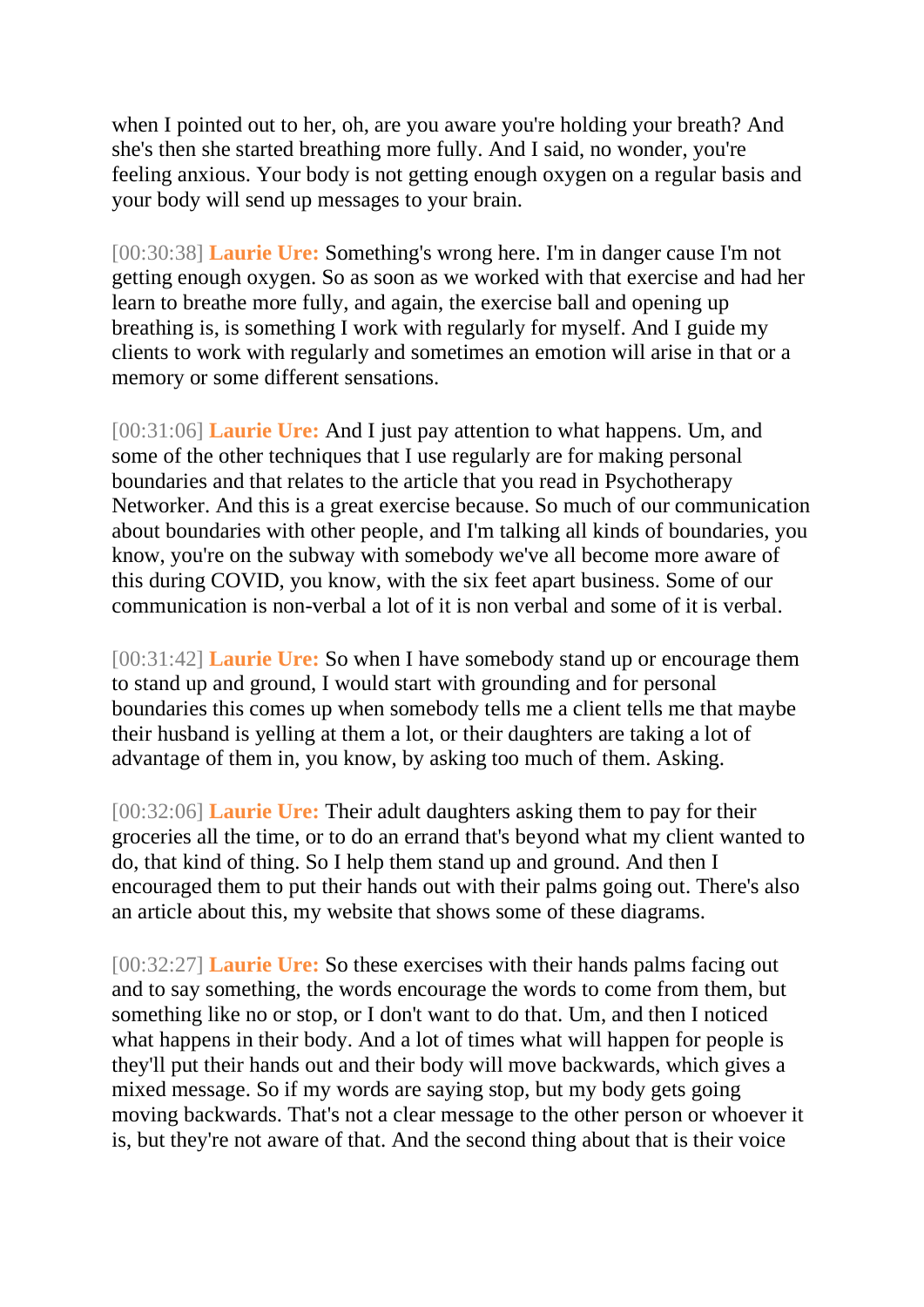may not be very strong. Like they might say, stop, could you please stop? There's no conviction in it.

[00:33:12] **Laurie Ure:** So by working with them with our body can point that out to them and then encourage them. So what if you, as you put your hands, palms going forward. What if you bring your body forward also? And instead of saying, stop, you say stop. And like, you really mean it. And then people oftentimes what, will happen is when we do that, is a memory will come up about when they were a child and their boundaries were invaded and they weren't able to express themselves. So they got in trouble, got in worse trouble. If they protested or, you know, said, no, I don't want you to do that. So they learned to shut that down in themselves and they need support. So if they're, you know, maybe they cry about that or they feel sad. So they need support to work through that.

[00:33:57] **Laurie Ure:** And then we'll come back to the exercise. And again, just doing it once doesn't doesn't change the whole dynamic. We might have to repeat that several times and work through the memories and the fear of setting boundaries in their adult life. Uh, the other thing that we've worked with in terms of boundaries in bioenergetics is that boundaries include also reaching out for, with vulnerability or need from another person and every one of us wants or needs something from somebody at some point, and many, many, many of us from our early childhood traumatic relational experiences have learned, I'm not going to do that, or I'm going to try to avoid that because that's going to be painful, right?

[00:34:41] **Laura Reagan:** Yeah, that's right. It's like, um, I can only count on myself.

[00:34:45] **Laura Reagan:** You know, this is what happens if you trust other people, you're always going to be let down, you know, I know that script.

[00:34:51] **Laurie Ure:** Exactly.

[00:34:52] **Laura Reagan:** From the inside.

[00:34:53] **Laurie Ure:** From the inside. Yes. So it's one thing to sit and talk about that, but to invite you to, from a vulnerable place, practice reaching out with your hands. And let that reach come through your eyes.

[00:35:08] **Laurie Ure:** And at first we did, we were doing this. You might go, oh, no, no, no, I'm not going to do that. Or you start, you might get scared. You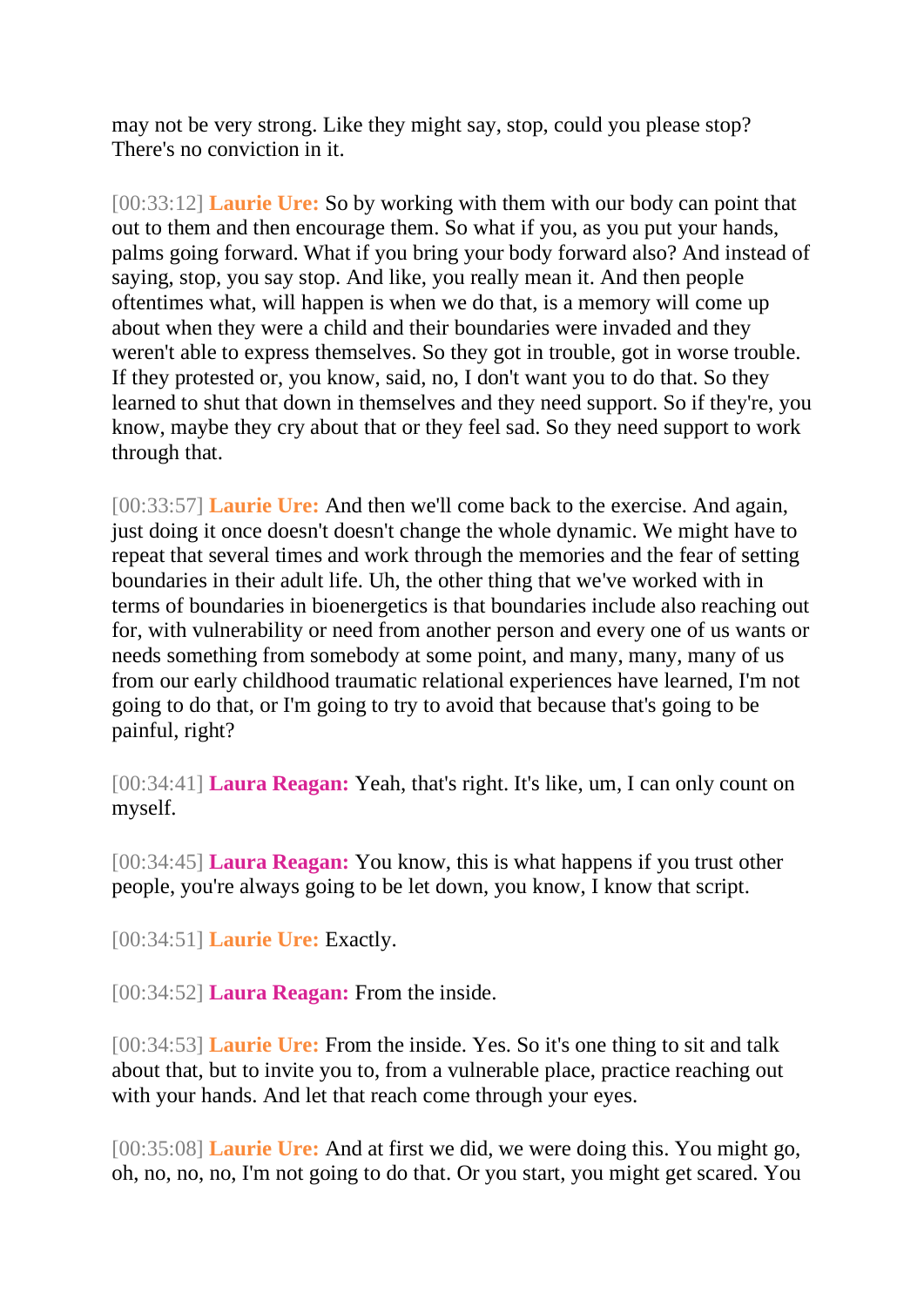might cry. You might any of those things because it activates the memory. Of course. So we would just slow down and pay attention. Lists, I would listen to what comes up for you about it and give you lots of compassion and talk about how awful that was as child for that to happen to you.

[00:35:38] **Laurie Ure:** And then I'd invite you to come back and try it again so that your body can have a different experience, and your mind, both can have a different experience and can understand, okay, even though it did this when I was a child and it hurt, something not great happened. There's a different possibility now.

[00:35:57] **Laurie Ure:** And you know what, even now, if somebody rejects me, I'm not going to like it, but I can bear it. I can tolerate it. I can go to my, whoever, my friends, my support, my dog, and get some comfort and say, I don't like that. That was lousy. And then I can check it off and move on. And try it again, which as children, we couldn't do. Oftentimes there wasn't somebody else to go to. And there wasn't a different of way to have a different experience with that. And you know what, sometimes when we reach out, we get what we want and that's like a bonus. And if we hadn't reached out, we wouldn't even know that. So true. So that's a technique I use a lot, a lot with people pretty much everybody has difficulties with personal boundaries in one way or another. And it affects so much about their life and can be the underlying issues of depression, anxiety post-traumatic stress.

[00:36:53] **Laura Reagan:** Yeah. So true. I mean, boundaries, you know, for some people it's really hard saying no, and for some people.

[00:37:01] **Laura Reagan:** Sometimes it's the same people, but some people it's really hard to say no. And it's like, oh, sure. Yeah, no problem. Okay. You know, the people pleaser and the just wanting approval, but then there's which I can totally relate to. But then there's the, um, you know, walls up. I don't need anything. And I think for me, it's like the two extremes, not now, but in my history it would be, you know, oh, I'll do anything for you.

[00:37:27] **Laura Reagan:** And I'll, I don't need anything, you know, but of course we all need support. We all need connection and we all need help sometimes. And we can't do everything ourselves.

[00:37:37] **Laurie Ure:** Exactly. Yep. And we all have limits too, all of, all of the above.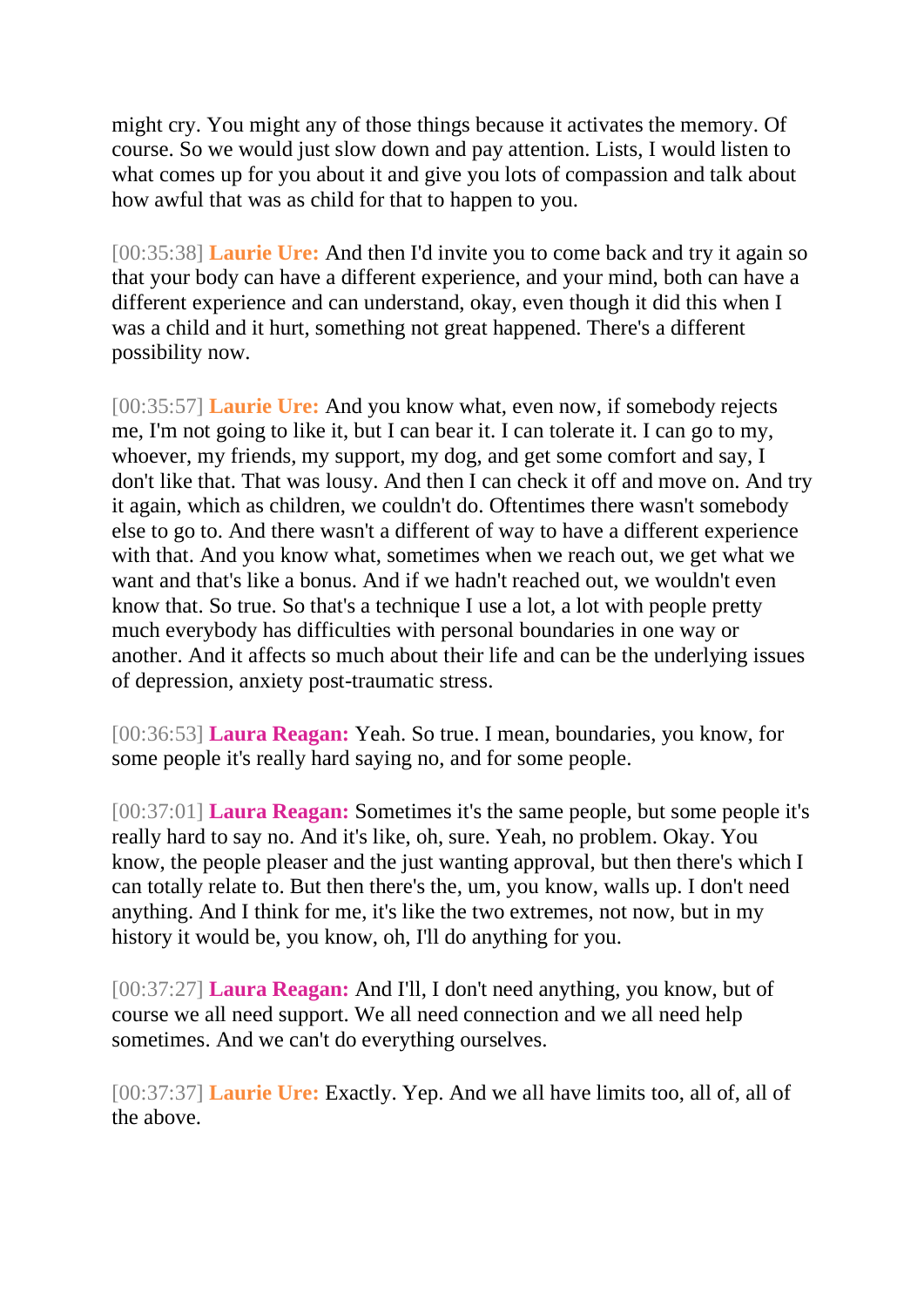[00:37:41] **Laura Reagan:** Yeah. That's what the beautiful thing about what, I'm, what I've read and what I'm hearing, you know, with boundaries, there's a lot of talk about boundaries and a lot of it's very, very cognitive and then people feel a lot of shame because they don't understand why it's so hard to do it.

## [00:37:57] **Laurie Ure:** Right.

[00:37:59] **Laurie Ure:** Yes. And so when I work with somebody with their body and I can actually see what the unconscious physical and the nonverbal message that they are giving, that they may be completely unaware of and give them feedback about that and have them practice a different behavior with me and get maybe the different behaviors often very uncomfortable at first, because they're so unused to it.

[00:38:23] **Laurie Ure:** But as they practice it, they try it and they can have a new set of tools to use in their life to communicate more clearly in their relationships and to have more satisfaction. And so one other thing that we work with is expressing anger in healthy ways, because that's another big issue for, especially as women in this culture.

[00:38:47] **Laurie Ure:** And there's a lot of focus on management of anger, but I don't think we have anywhere enough focus on accessing our anger so that we can advocate for ourselves. And the people and beings and planet that we love in strong and clear ways that is so important also. So when we're afraid of our anger and we use a lot of energy to keep that down and not allow it to move through our body in safe and healthy, and appropriate ways. It comes out either in inappropriate ways like road rage, or we use, we're wasting a lot of energy and it can be an underlying cause of depression is just kind of keeping that down. So I have in my office, uh, bats and rackets and big pillows, and I invite people starting with grounding because I want them to be grounded in themselves.

[00:39:43] **Laurie Ure:** And then the focus really is on learning to let that anger go through their body so they don't have to be afraid of it. And so it doesn't have to come out in not healthy ways. So that's another very important tool that I use frequently and that I think is pretty unique to bioenergetics.

[00:40:02] **Laura Reagan:** Yeah. And what you're saying especially about, well, I think, I think our whole culture has a real shadow side of not expressing emotion in general, but you know, there's, there's the inappropriate use of anger that is so prevalent, you know, the, the violence that's, you know, the separation, us and them mentality. And then there's the, yeah. And then there's all the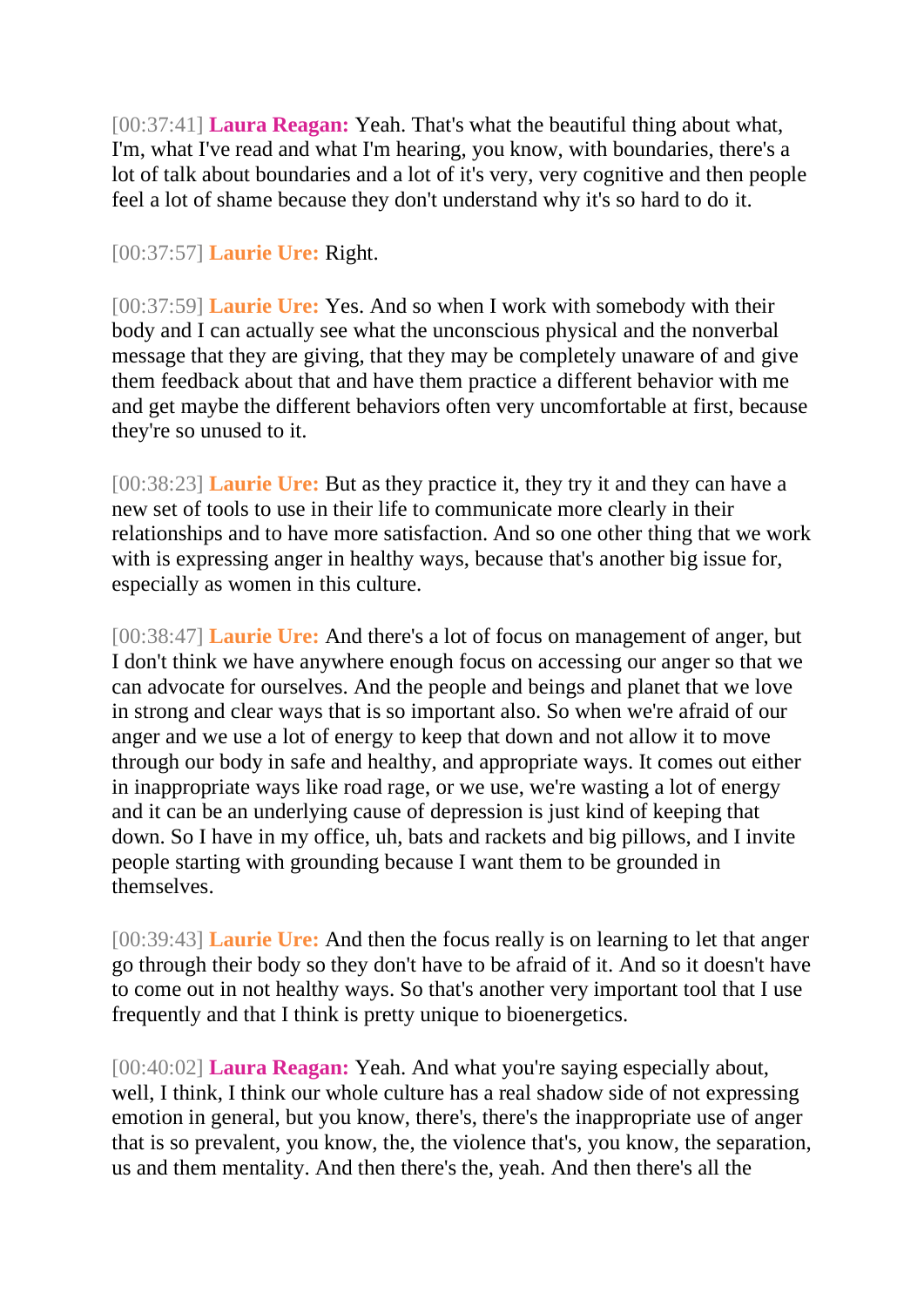people who are suppressing anger and not speaking, not expressing what they feel angry about at all, and how depressed and exhausted they feel. And maybe anxious too, for just the muscle tension.

[00:40:46] **Laura Reagan:** As you said, that's pushing this very powerful energy that wants to be expressed, keeping it down. That takes a lot.

[00:40:54] **Laurie Ure:** Exactly. That's right. And people are rightly they they're afraid of it. You know, maybe again, when they were a child, I got angry and was out of control or some, somebody got angry with them, told them they're not allowed to be angry.

[00:41:08] **Laurie Ure:** So having a safe contained environment. Like, and I do this, these exercises. I want to do it on the first session with people I do when I have a relationship with them. And I know that they're grounded in themselves and they're not going to hurt themselves or me or anything else. And then it's really freeing to be able to just get really angry and let it all out and let it come through their eyes and move in their body. And then what happens is they generally feel more relaxed and they have that available when they need, we, all of us have that available when we need it, but it's not simmering on the back burner or just waiting to boil over.

[00:41:50] **Laurie Ure:** So those techniques are very valuable also.

[00:41:54] **Laura Reagan:** Yeah. I can hear that.

[00:41:56] **Laura Reagan:** Gosh, I could talk to you all day. So one of the things that I'm really wondering about as we get to the end of our time is that is how available is training in this. To therapists and because your article was the first I heard of it and I haven't looked into it since then I could have, and I didn't, but you know, is it something that is easy to get into or is it seldom offered or ?

[00:42:26] **Laurie Ure:** There are training programs in various places around the United States. In the Boston area we have a training group in California, in Texas, in New York and in Florida, I believe right now and also around the world through the international Institute, acquire energetic analysis in South America, Brazil, Argentina, Sheila Ru, and in Europe, Italy, Germany. Spain France. And we also have 20 programs going right now in Russia.

[00:42:56] **Laurie Ure:** China. Just really exciting. Yeah. So the training program in bioenergetic analysis is pretty extensive. It's a four year training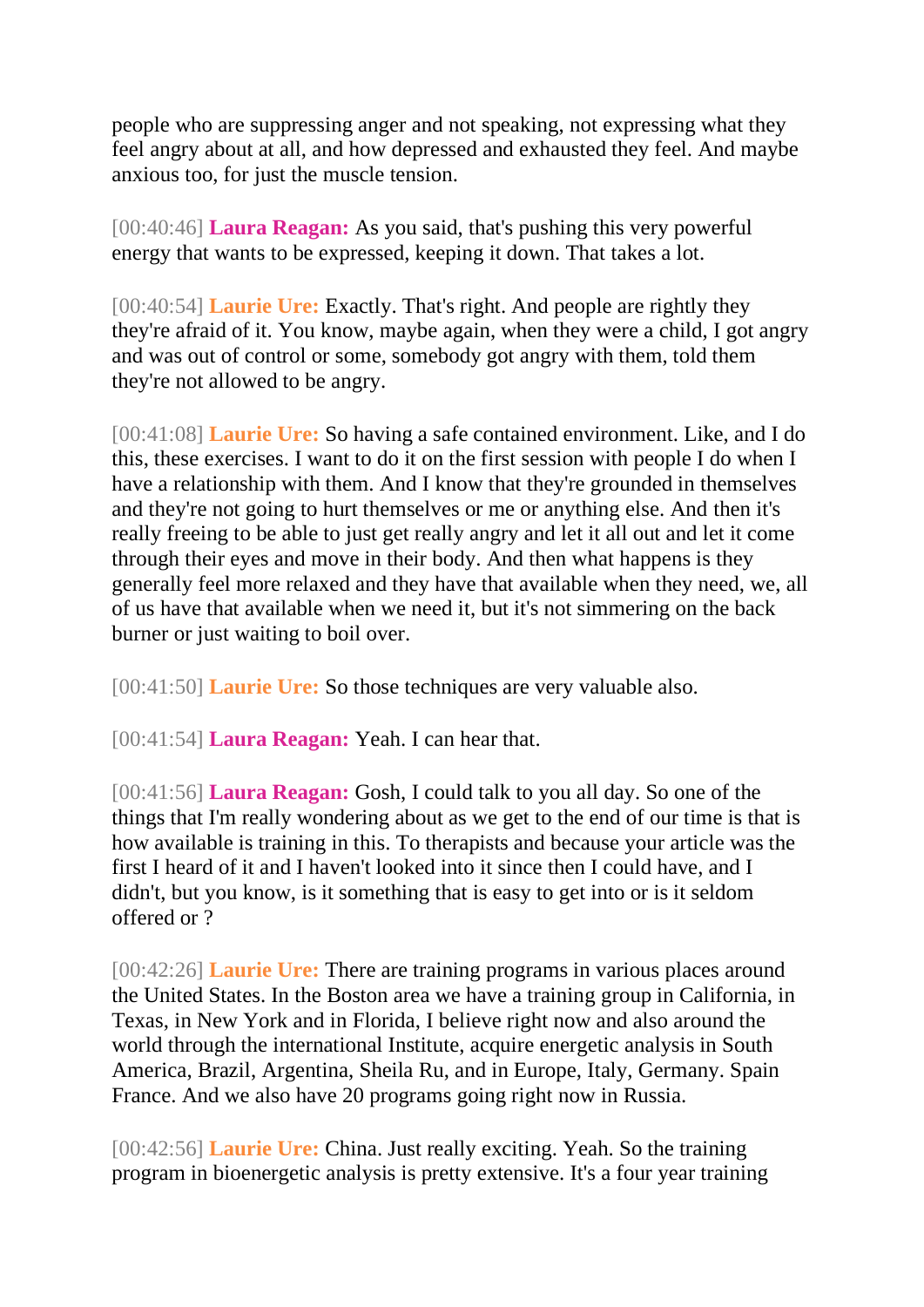program over extended weeks. Generally people, different organizations do the structure of it a little bit differently, but it's not four years full time. And there's a lot of emphasis on personal work on doing your own personal work, because the more you know yourself and you know, your own history and where you get activated and the more you have worked with deepening your own body experience.

[00:43:34] **Laurie Ure:** And your own tolerating, your own emotions, learning to set your own boundaries, all of that work, the more you can be present to another person. So we focus a lot on that. That's part of the reason the training is pretty extensive, and we also teach a lot about learning to read people's bodies. So reading what happened in their early childhood and that's quite a process as, as it manifests in their body.

[00:44:04] **Laurie Ure:** So we do offer a introduction. I know in a couple of different places in California and here in, oh, and there's also a training groups in Canada and in Michigan and Canada, they're looking to get one started and we are offering a, an introduction to bioenergetics called bioenergetic base basics. And those are online now, which we never would have thought we could do before, but that's a good thing.

[00:44:31] **Laurie Ure:** People can find out about those through the it's called the north American New Zealand institutes for bioenergetic analysis. Www dot NANZIBA, N, A, N, Z, I, B, A.com. And I have links to all of these websites on my website, which is Laura, Ure.com and the International institute for Bioenergetic Analysis and the Massachusetts Society for Bioenergetic Analysis.

[00:45:00] **Laurie Ure:** Each one of these organizations has a website, which has information about the training groups. We do workshops. Sometimes we're planning a, an online course that will be coming out next year. Something we're really excited about.

[00:45:16] **Laura Reagan:** So exciting! I know so many people who are going to want to do this. I'm thinking of somebody I was just talking with today, a friend and colleague, I know she's going to want to do this.

[00:45:25] **Laura Reagan:** And I'm super curious. Can people join those? Associations, even if they haven't had the training to learn?

[00:45:32] **Laurie Ure:** Well, the memberships are, it's pretty much for membership-based for people who have done the training, are bioenergetic